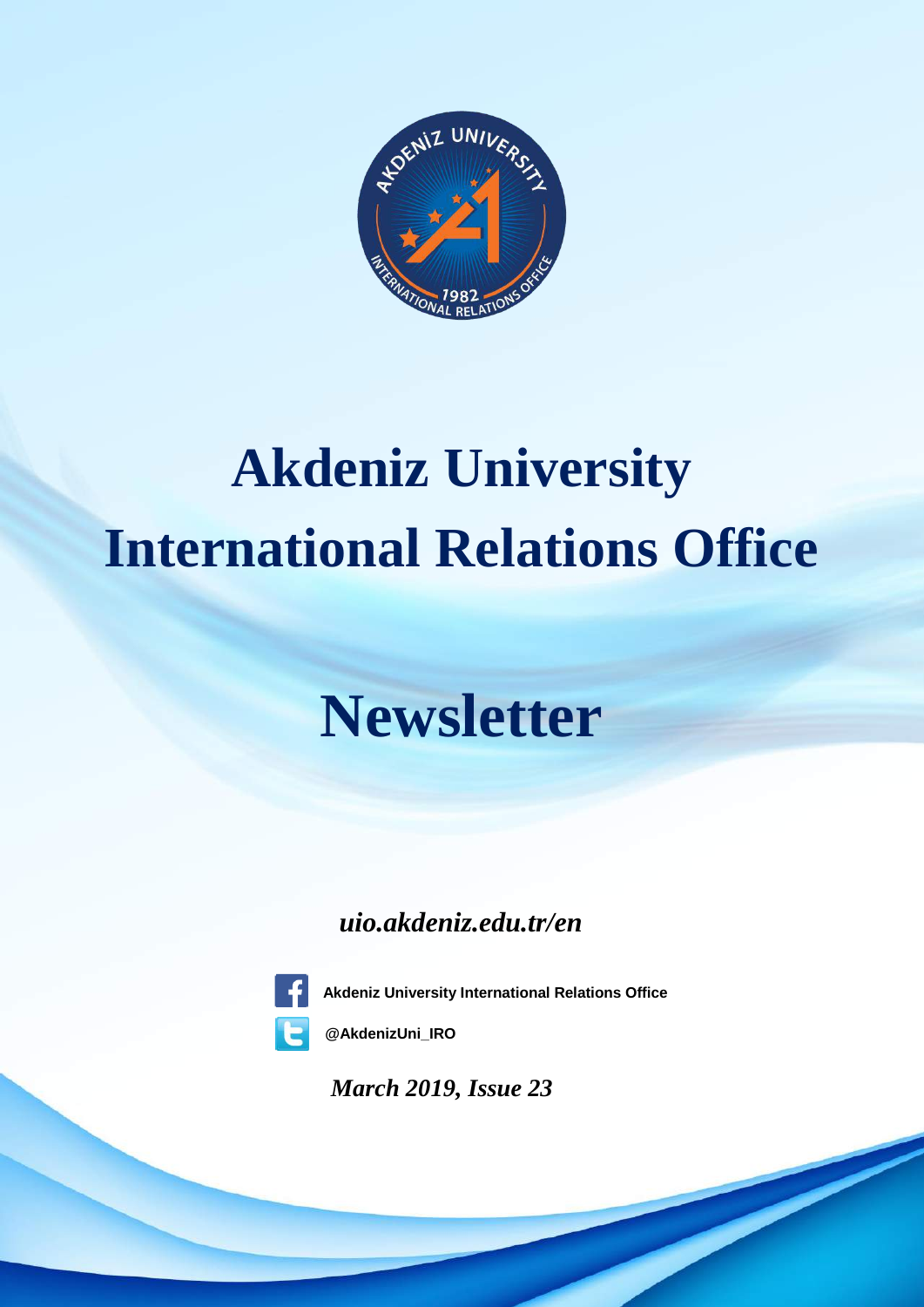

# **PARTICIPATION IN INTERNATIONAL EDUCATION FAIRS IN INDONESIA AND GERMANY**

With the coordination of the International Relations Office (IRO), Akdeniz University participated in international education fairs, held in both Indonesia and Germany with the aim of contributing to the introduction of Akdeniz University and Akdeniz University International Student Examination (AKDENİZ YÖS-2019).



Akdeniz University was represented at the "28<sup>th</sup> Indonesia International Education Expo", the largest international education fair in Indonesia, by Vice-Rector Prof. Dr. Eyüp Sabri Topal, Secretary-General Ali Serinoğlu, Vice-Secretary-General Emre Çalışkan in Jakarta between February  $14<sup>th</sup>$  and  $17<sup>th</sup>$  2019. The delegation of Akdeniz University provided the representatives from participant universities, educational organizations from Pacific region and students with information about the AKDENİZ YÖS-2019. The "28<sup>th</sup> Indonesia International Education Expo" attracted approximately 30.000 students.



The delegation of Akdeniz University had a productive meeting with the Charge D'affaires of the Turkish Embassy in Jakarta Burak Ali Karacan and the Head of Anatolia Edcuation M. Mürşit Çakır.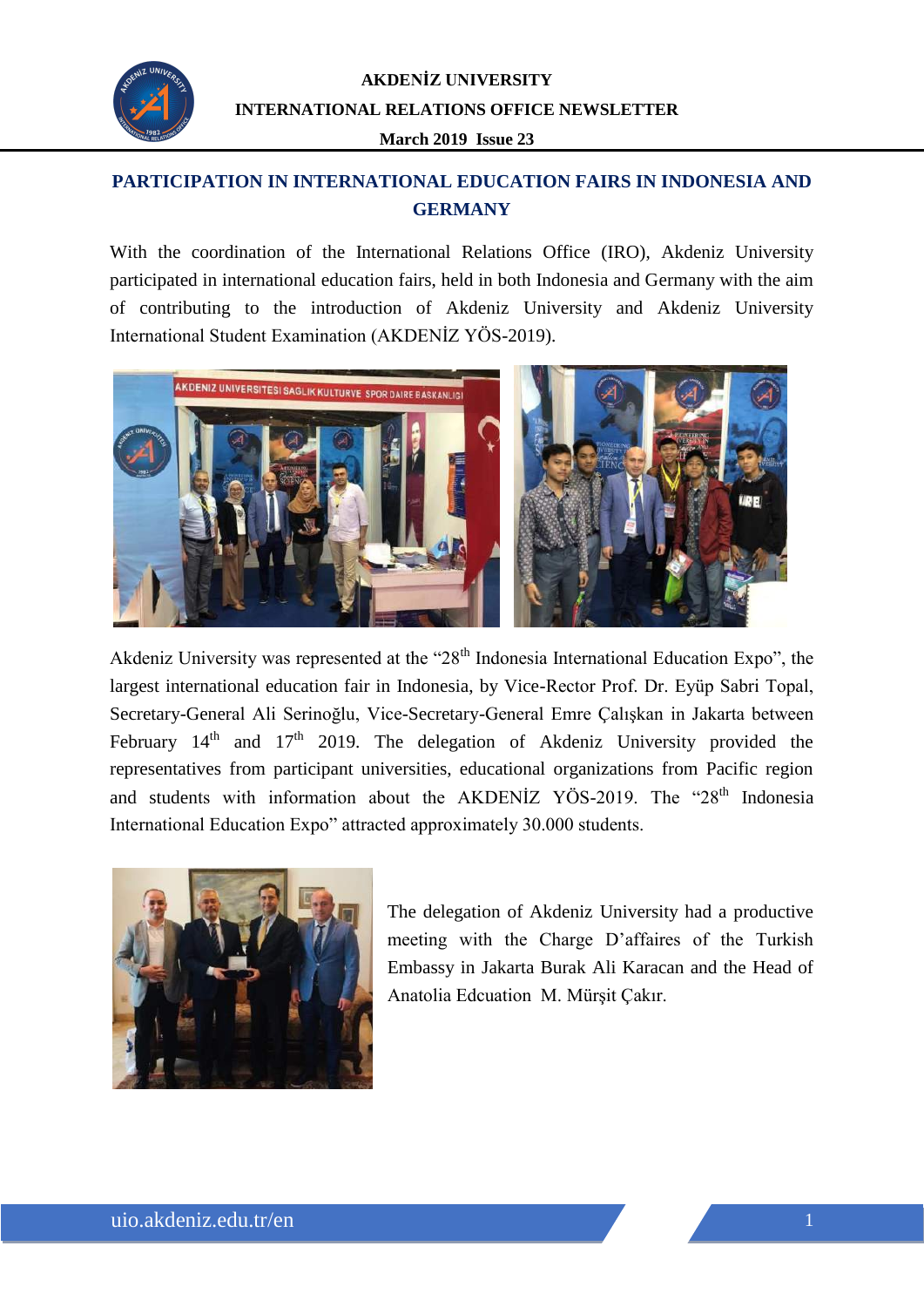

TARIHUM TARIHING THE CODE TO THE TART THE CODE TO THE TART THE CODE TO THE TART THE CODE TO THE TART THE TART TO THE TART THE TART TO THE TART TO THE TART TO THE TART TO THE TART TO THE TART TO THE TART TO THE TART TO THE Akdeniz University participated in the "Einstieg Fair" in Hamburg, Germany between represented by International Students Coordinator Bahar Şahin and Bologna and Farabi Exchange Programme Coordinator Emel Kahraman from the IRO. The international fair hosted approximately 20.000 students and representatives from universities and educational organizations. The Akdeniz University team gave information about Akdeniz University and the AKDENİZ YÖS-2019 to students who attended the fair. The General Consul of the Turkish Consulate General in Hamburg Yonca Sunel visited the international education fair.





During the productive meeting held with Assist. Prof. Dr. Safiye Genç, the Education Attache in Hamburg and academic staff member of the German Language and Literature Department at Akdeniz University, information about AKDENİZ YÖS-2019 was shared.



Prof. Dr. Eyüp Sabri Topal, the Vice-Rector of Akdeniz University, said of the events; "Within the scope of international promotion activities, international education fairs are very important to introduce Akdeniz University to successful students from all around the world. Because of the close political and economic relationship between Turkey and Indonesia recently and the high rate of young population in Indonesia, Jakarta was included to the list of examination centres of AKDENİZ YÖS-2019 for the first time."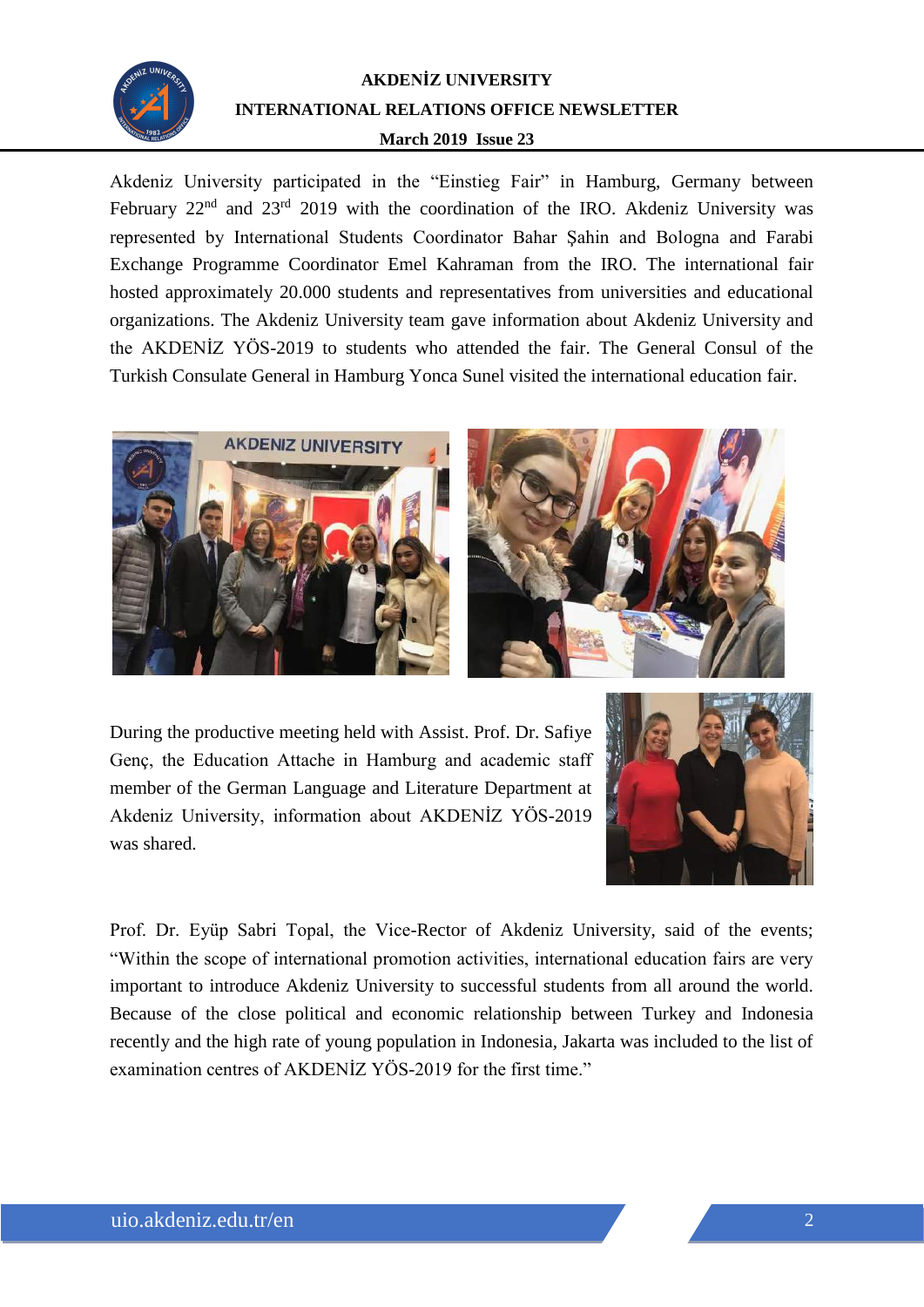

#### **PARTICIPATION IN APAIE 2019**

<sup>T</sup>TARIH CONSUMPTIVE THE 2012 Education Exhibition (APAIE) 2019 in Kuala Lumpur, Malesia between March  $25<sup>th</sup>$  and  $29<sup>th</sup>$ 2019. Organized with a theme of "Diversity and Inclusivity of Higher Education in the Asia-Pacific", APAIE 2019 attracted more than 2,500 participants from higher education institutions.



Representatives of Turkish universities were present in the "Education in Turkey" pavilion to promote Turkish higher education, and to increase internationalization and bilateral cooperation between universities.

In order to represent Akdeniz University, a delegation consisting of Prof. Dr. Binnur Genç İlter, Advisor to the Rector for International Relations, Nurgül Büyükkalay, Mevlana Exchange Programme Institutional Coordinator and Ayça Altay, International Cooperation and Publicity Coordinator from the IRO attended the APAIE 2019 where they introduced the mission, vision, educational facilities and international opportunities presented by Akdeniz University. The delegation



made contact with universities from many different parts of the world.



uio.akdeniz.edu.tr/en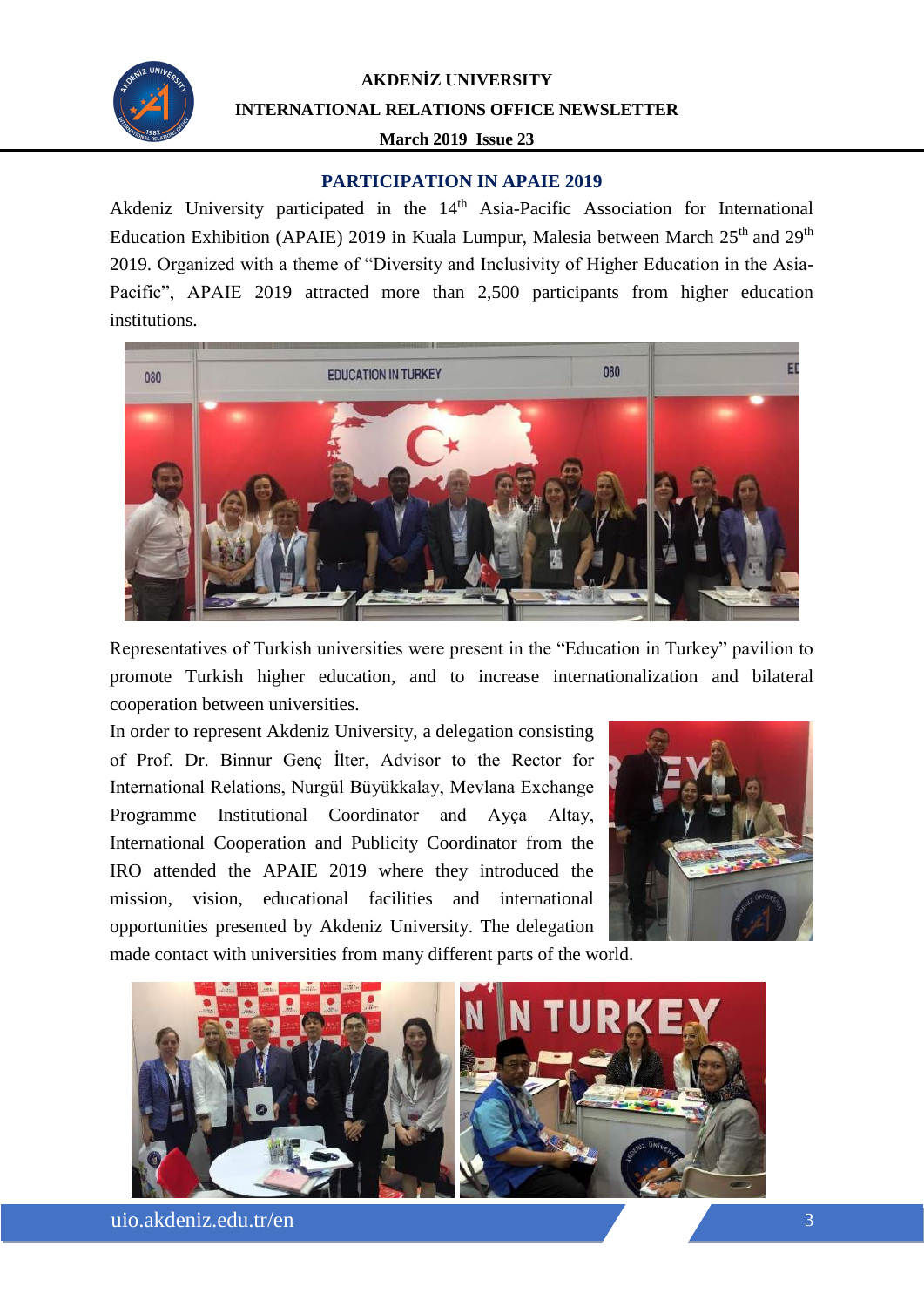

### **AKDENİZ YÖS-2019 APPLICATIONS**



Akdeniz University International Student Examination (AKDENİZ YÖS)-2019 has been planned to be held at 14.00 (Turkey Local Time), on May  $4<sup>th</sup>$  2019 at 50 different examination centres in 30 countries.

International student candidates have applied online for the AKDENİZ YÖS-2019 Examination between the dates of January  $14<sup>th</sup>$  and April  $12<sup>th</sup>$  2019 using the online application system at the following location; yos.akdeniz.edu.tr.

### **THE PROMOTIONAL VIDEO FOR THE AKDENİZ YÖS- 2019**

The promotional video for the AKDENİZ YÖS-2019 has been released in 4 languages (Turkish, Russian, German and English). It has also been made available in Antalya Airport and Turkish television channels in Europe. The video, which has been shared on social media sites of the International Relations Office, has contributed the introduction of both Akdeniz University and the AKDENİZ YÖS-2019 Examination. The promotional video of AKDENİZ-YÖS 2019 can be found at the following location; <https://www.youtube.com/watch?v=5eXKjHL6JZ8> .



#### **SUPPORT FROM OUR INTERNATIONAL STUDENTS**

Lien Seher Işıldak, a student in the Department of English Language Teaching and a citizen of the USA, said that she was very happy to be a student at Akdeniz University. She provided support for the promotion of AKDENİZ YÖS-2019 by helping to distribute the promotional materials and giving information to candidates.

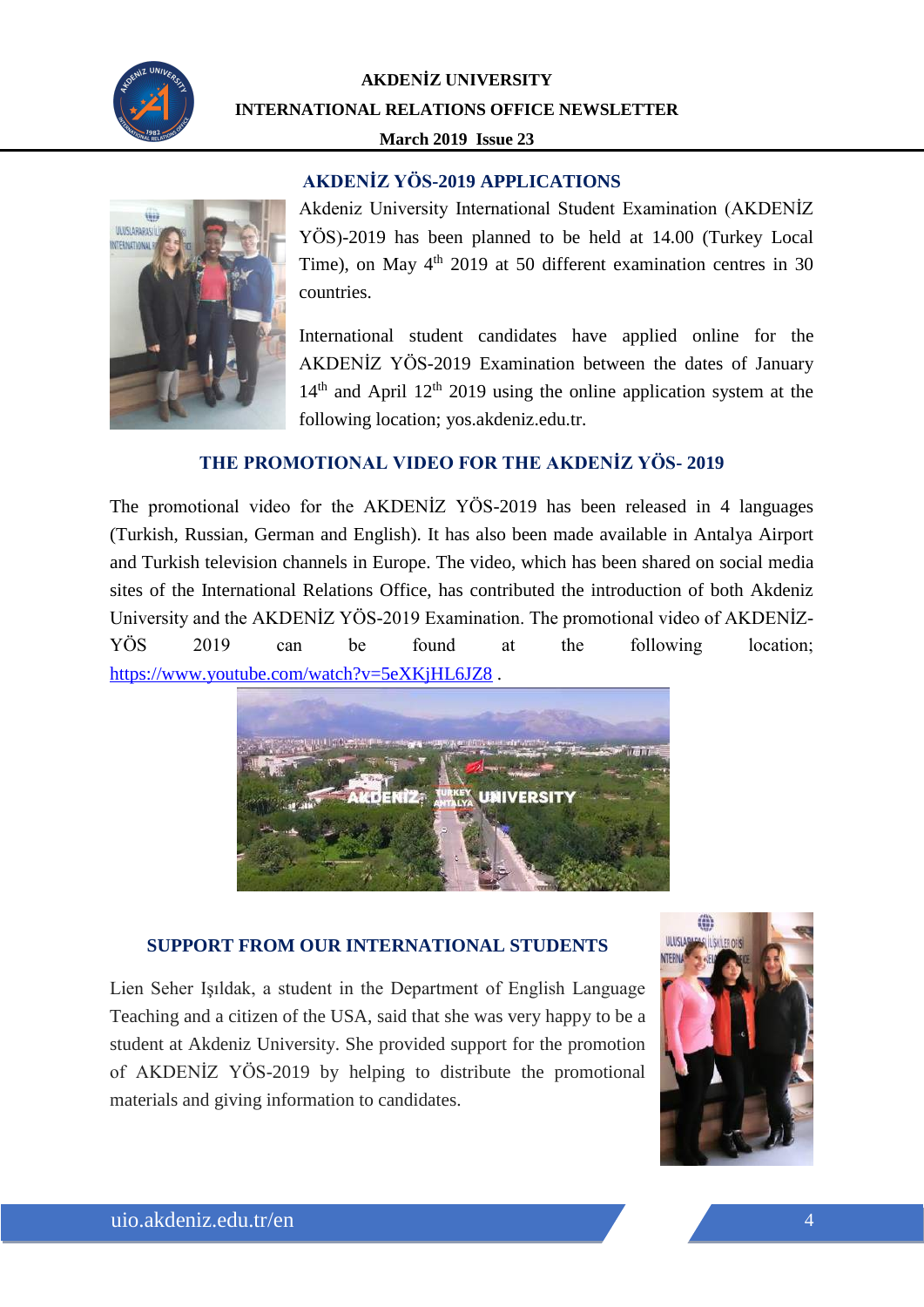

Melek Şimşek Arlı, an international student at Akdeniz University, was placed as a result of the AKDENİZ YÖS Examination from Germany. She visited the IRO and shared her opinions on the presentation of the AKDENİZ YÖS-2019 Examination in Germany.



#### **SEMINAR ON FULBRIGHT GRANTS**

An information seminar was held dealing with Fulbright grants including details of; master's and doctorate levels grants and educational opportunities in the USA.

The meeting was held under the coordination of the IRO on March  $4<sup>th</sup>$  2019 by the Turkish Fulbright Education Commission to introduce and promote Fulbright grants and services provided by the Turkish Fulbright Education Commission. During the event, Serin Alpokay Taş, Educational Adviser at the Fulbright İstanbul Contact Office, provided information to the students about the Fulbright grants and application requirements.



## **SEMINAR ON "WORK & TRAVEL PROGRAMME AND EDUCATION IN THE USA"**

An information seminar was held under the coordination of the IRO on March 14<sup>th</sup> 2019 by the representatives from the U.S. Embassy in Ankara in order to provide information about the Non-immigrant Visas for the United States of America, Work and Travel Programme and education in the USA.



uio.akdeniz.edu.tr/en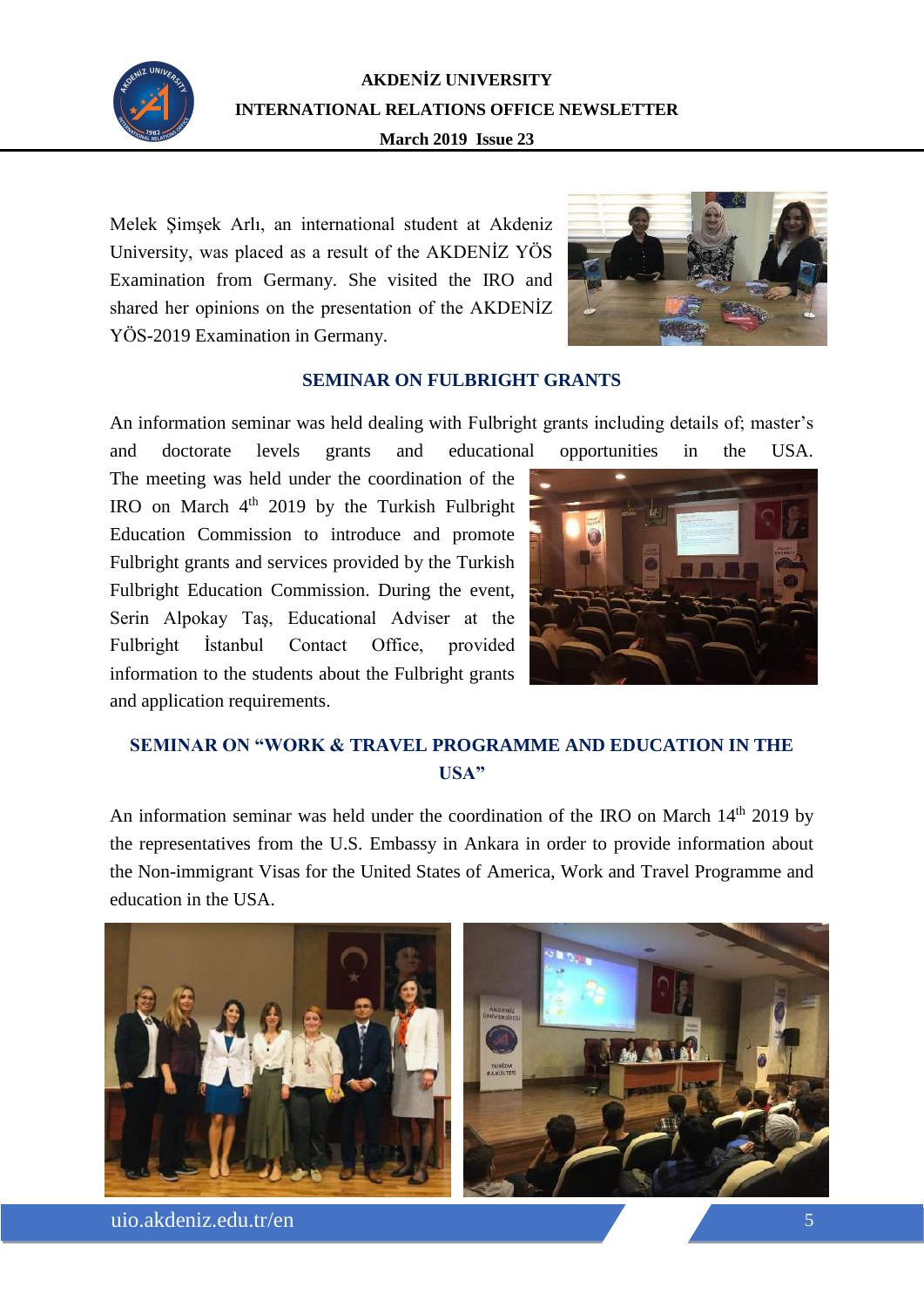

## **VISIT TO PUSHKIN LENINGRAD STATE UNIVERSITY IN RUSSIA**

*TARİH* A delegation from Akdeniz University visited Pushkin Leningrad State University, Russia, where our representatives conducted projects within the scope of Erasmus+ Higher Education International Credit Mobility. During the visit to Pushkin Leningrad State University, various meetings were held with the International Relations Office, the Faculty of Foreign Languages and the Faculty of Law where ideas were exchanged.



#### **VISIT FROM THE REPRESENTATIVES OF CAMPUS FRANCE**

As part of a visit by the representatives of Campus France, a meeting was held to discuss the cooperation with France within the scope of the Erasmus+ Programme. The meeting was attended by Campus France Regional Director Yadigar Pala, the academic staff members of the Department of International Relations and the School of Foreign Languages and the staff members from the International Relations Office.

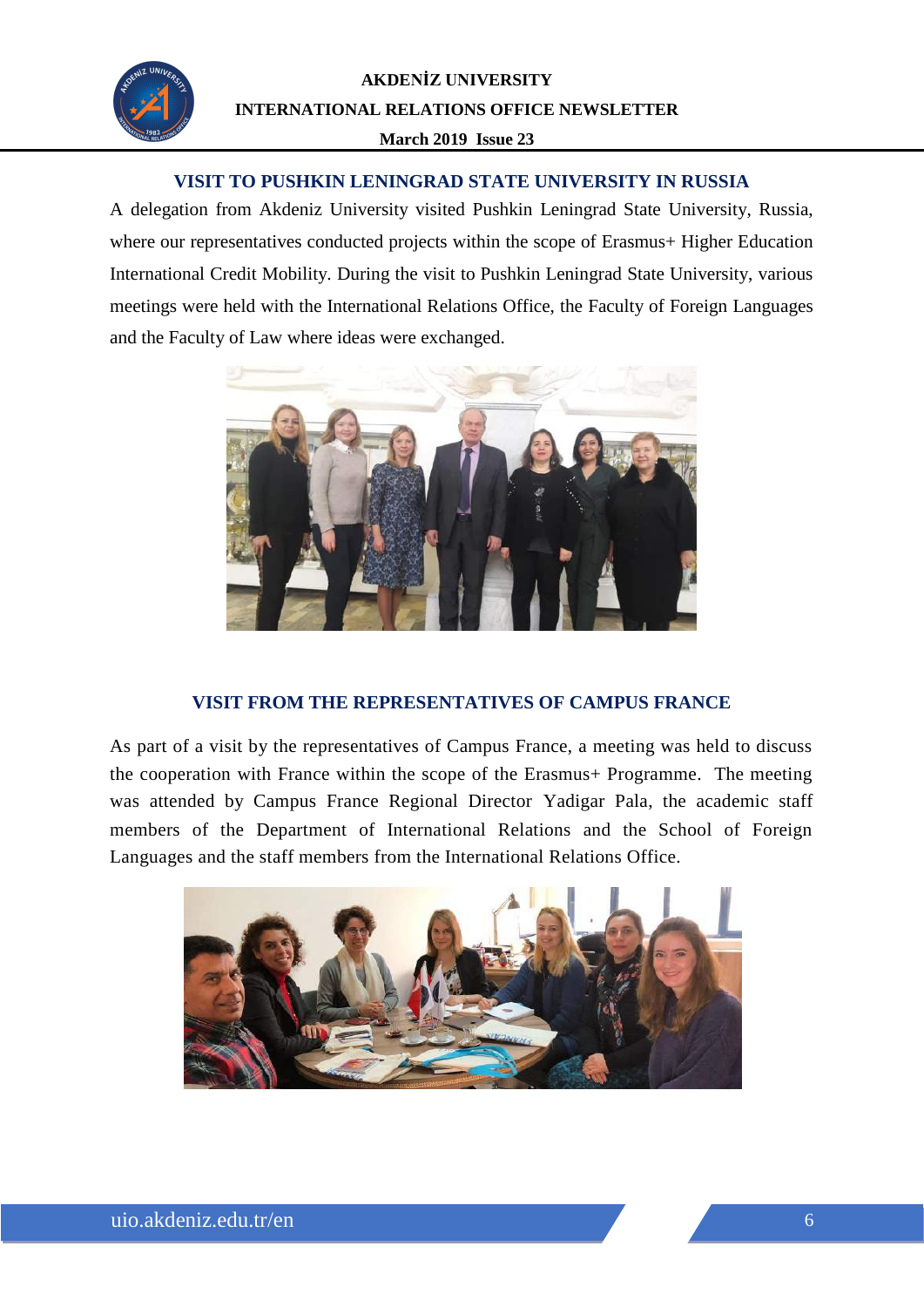

## **WELCOME DINNER AND ORIENTATION PROGRAMME FOR INCOMING ERASMUS+ AND MEVLANA EXCHANGE PROGRAMME STUDENTS**



As part of the Erasmus+ Programme and Mevlana Exchange Programme conducted by the International Relations Office, an orientation programme and a welcome dinner were held for the benefit of incoming Erasmus+ and Mevlana Exchange Programme students. The incoming students will attend courses at Akdeniz University for a period of 5 months during the spring semester of the 2018/2019 academic year. During the orientation programme, a wide range of information about the procedures that they would have to follow, the education system of Akdeniz University and the culture of life in Antalya / Turkey was provided to students.

## **INTERNATIONAL EXCHANGE PROGRAMMES FOREIGN LANGUAGE EXAMINATION**

For the 2019/2020 academic year, a foreign language examination was applied for students who want to take part in Erasmus+ Programme and the Mevlana Exchange Programme on 23rd February 2019. A total of 1,950 students participated in the examination.

# **ERASMUS+ PROGRAMME APPLICATIONS FOR STUDENT MOBILITY FOR THE 2019/2020 ACADEMIC YEAR**

Applications were accepted online between March  $4<sup>th</sup>$  and  $22<sup>nd</sup>$ 2019 from students who want to take part in the Erasmus+ Programme in the 2019/2020 academic year.

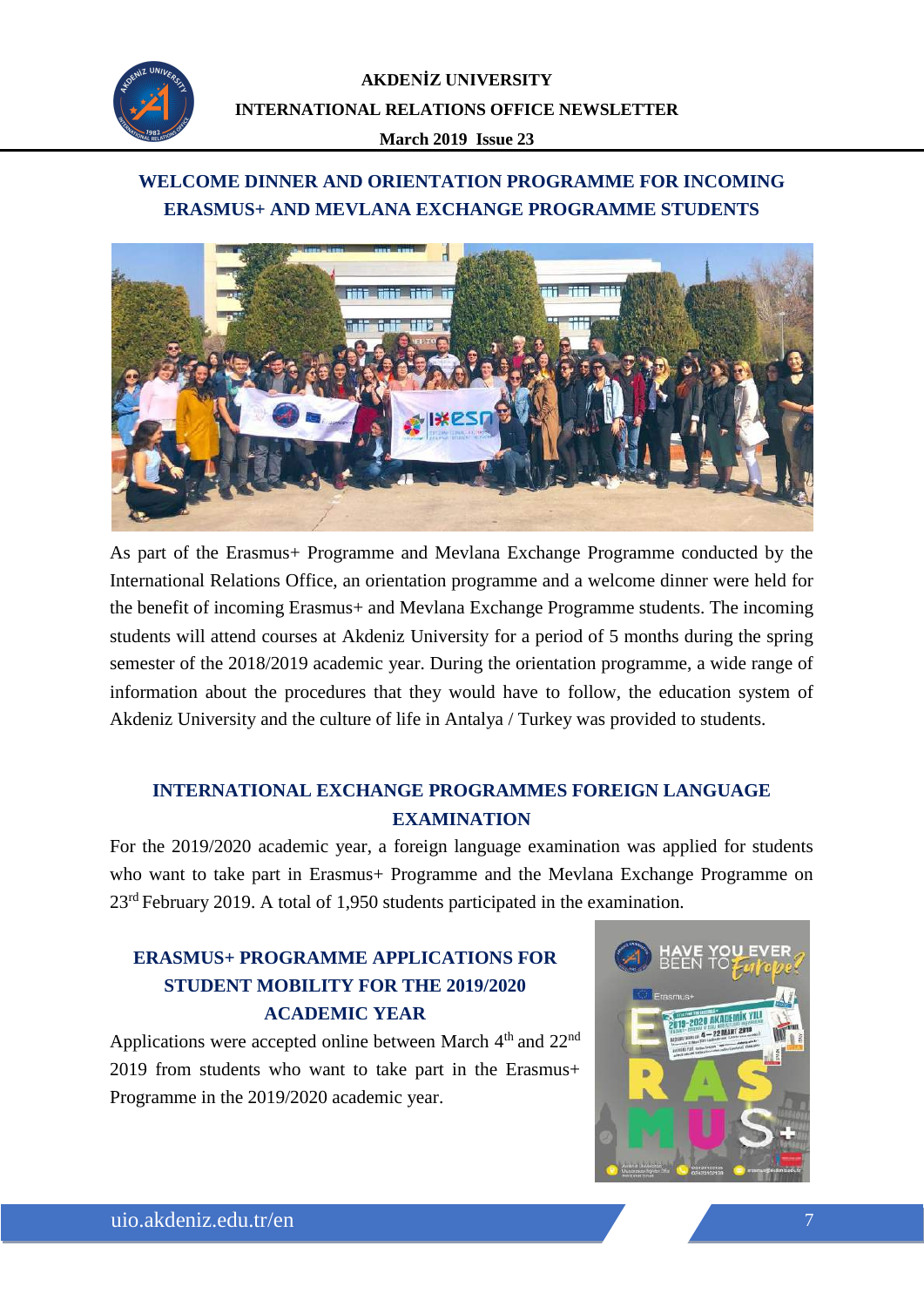



## **MEVLANA EXCHANGE PROGRAMME APPLICATIONS FOR THE 2019/2020 ACADEMIC YEAR**

The International Relations Office accepted applications between February  $4<sup>th</sup>$  and March  $1<sup>st</sup>$  2019 from students who wish to benefit from the Mevlana Exchange Programme during the 2019/2020 academic year.

Almost 500 applications were received from incoming students, outgoing students and incoming academic staff members who would like to benefit from the Mevlana Exchange Programme.

## **APPLICATIONS FOR THE PROJECT-BASED MEVLANA EXCHANGE PROGRAMME FOR THE 2019/2020 ACADEMIC YEAR**

The Project-Based Mevlana Exchange Programme enables the mobility of students and academic staff members within the terms of the priority areas which had been specified by the Council of Higher Education (CoHE). For the 2019/2020 academic year, 2 applications for participation in the Project-Based Mevlana Exchange Programme have already been received by the IRO and they have been submitted to the CoHE.

## **PAKISTAN-TURKEY PROJECT-BASED MEVLANA EXCHANGE PROGRAMME APPLICATIONS**

The results of the Pakistan-Turkey Project-based Mevlana Exchange Programme applications, which have been evaluated by the CoHE Executive Board, have been announced. Within the scope of the programme, a grant has been awarded to the project, submitted by Prof. Dr. Mehmet İnan, academic staff member from the Faculty of Engineering. Prof. İnan's project will provide a basis for both postgraduate students and academic staff members exchange in cooperation with Lahore College for Women in Pakistan.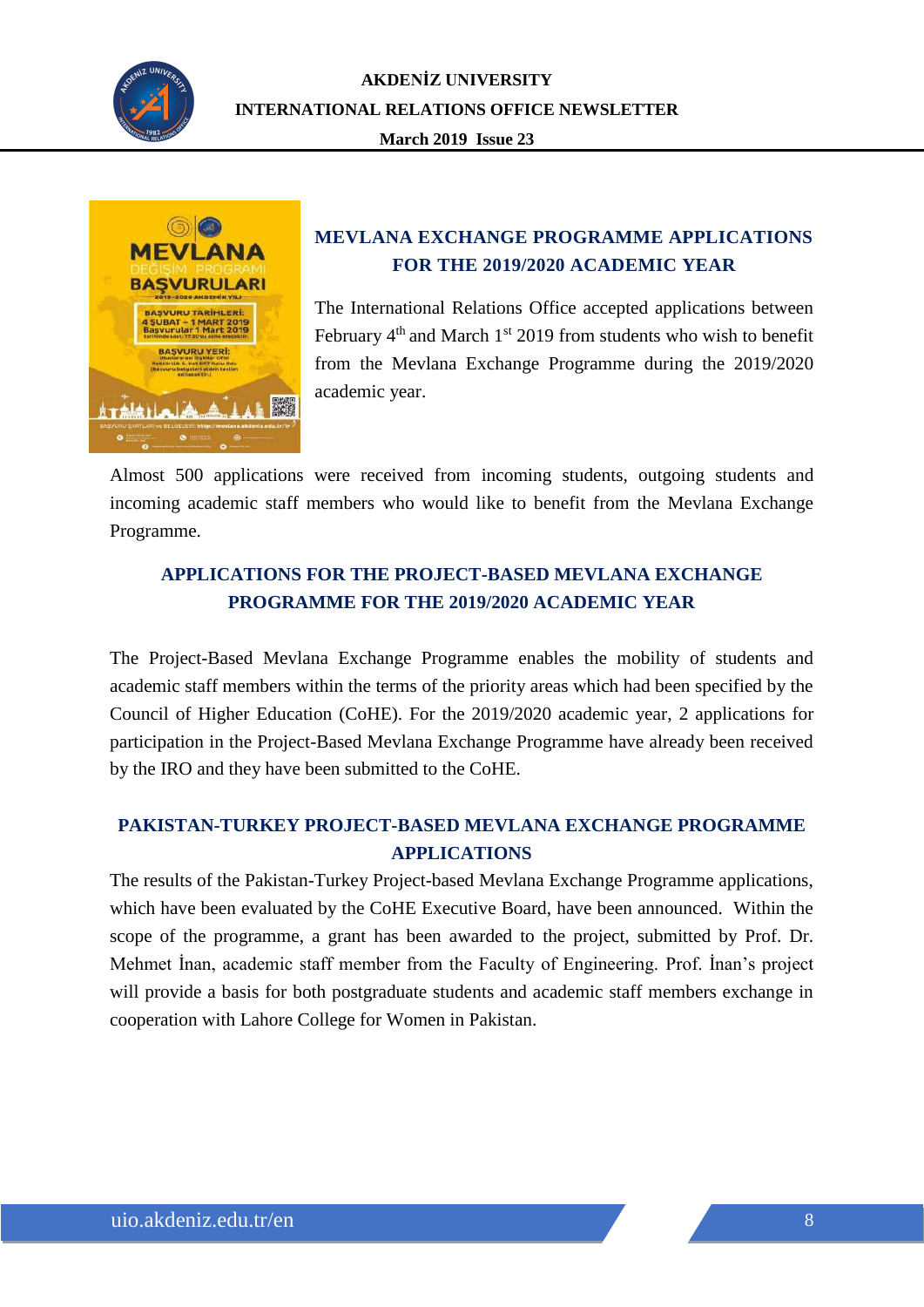

## **MEVLANA EXCHANGE PROGRAMME INCOMING ACADEMIC STAFF**

Lecturer Donghyun Yoo, member of the academic staff from South Korea National Fine Arts University, visited Akdeniz University within the framework of the Mevlana Exchange Programme, and gave a series of courses during his 2 week visit. During his visit to the International Relations Office, he stated that he would encourage the students and academic staff members to get benefit from this exchange programme for broadening their horizons.



**NEW PARTNER UNIVERSITIES**

The cooperation protocol between Akdeniz University and L.N.Gumilyov Eurasian National University in Kazakhstan has been renewed, and the duration of the cooperation has been extended for 5 years.





A cooperation protocol has been signed between Akdeniz University and Julius-Maximilians Würzburg University in Germany. The protocol, which provides the basis for both student and academic staff exchanges, aims to develop mutual understanding and establish scientific cooperation between the two universities.





uio.akdeniz.edu.tr/en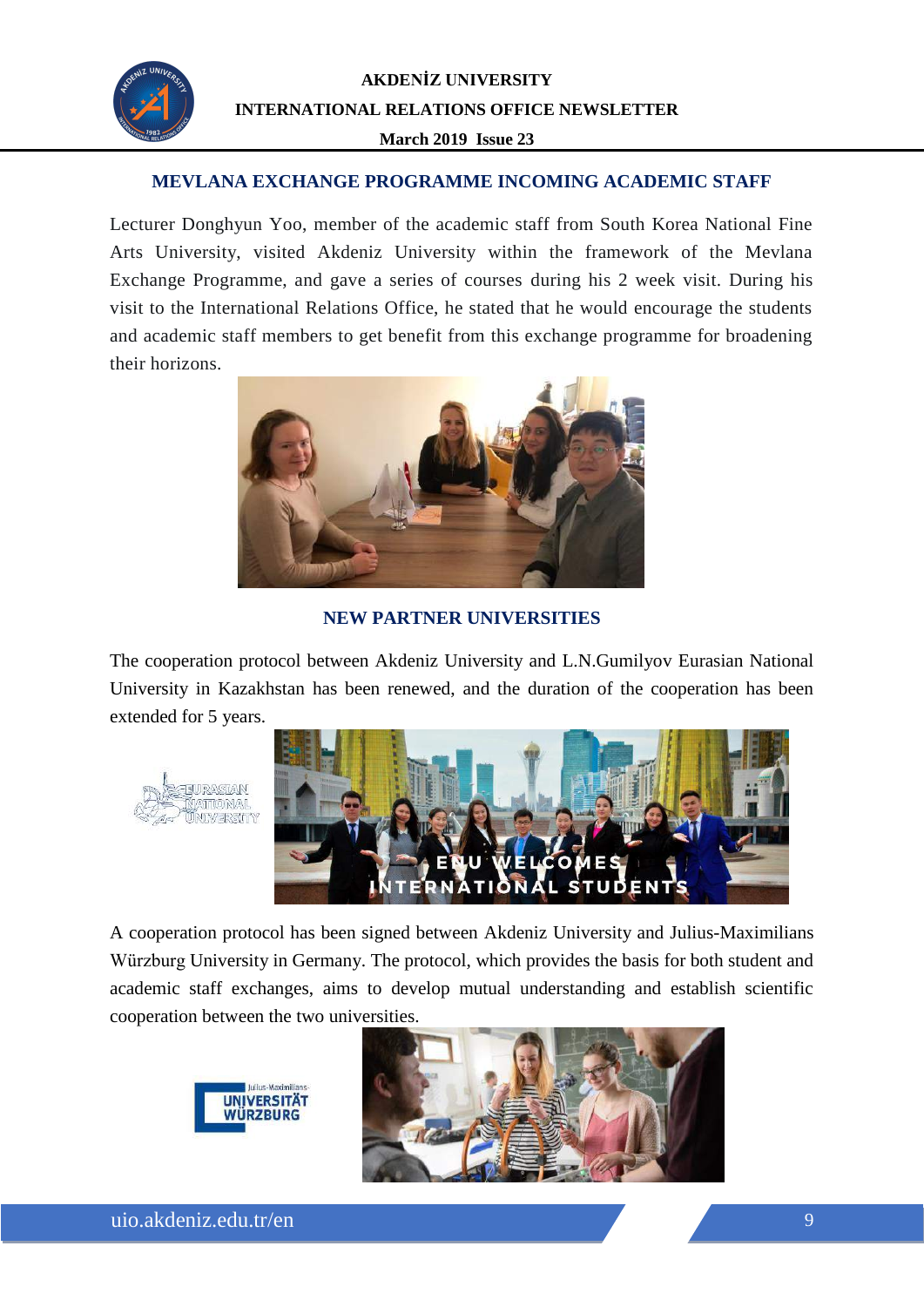

# **THE 4th TRAINING COURSE OF THE "UPPSCIENCE" ERASMUS+ KA2 STRATEGIC PARTNERSHIP PROJECT**

The fourth training course for the "UPPScience (Using Profiling and Publishing for the Upping of Scientific Approaches)" Erasmus+ KA2 Vocational Education Strategic Partnership Project in which Akdeniz University is a partner under the coordination of the Norwegian University of Science and Technology, and funded by the Norwegian National Agency, was held in Antalya between January 9<sup>th</sup> and 13<sup>th</sup> 2019. Teachers from 9 different organizations attended the training course on scientific research and article writing, which was given by Asst. Prof. Dr. Rabia Vezne, academic staff member from the Faculty of Education.



# **THE 1st TRANSNATIONAL PROJECT MEETING OF THE "GUIA2" ERASMUS+ KA2 STRATEGIC PARTNERSHIP PROJECT**

The first transnational project meeting of the "GUIA2 (Guide Us Into Arts 2)" Erasmus+ KA2 Adult Education Strategic Partnership Project in which Akdeniz University is the coordinator, and funded by the Turkish National Agency, was held in Antalya between January 29<sup>th</sup> and 30<sup>th</sup> 2019. Project coordinators from 7 different organizations attended the meeting to discuss the project activities which will take place from 2018 to 2020.

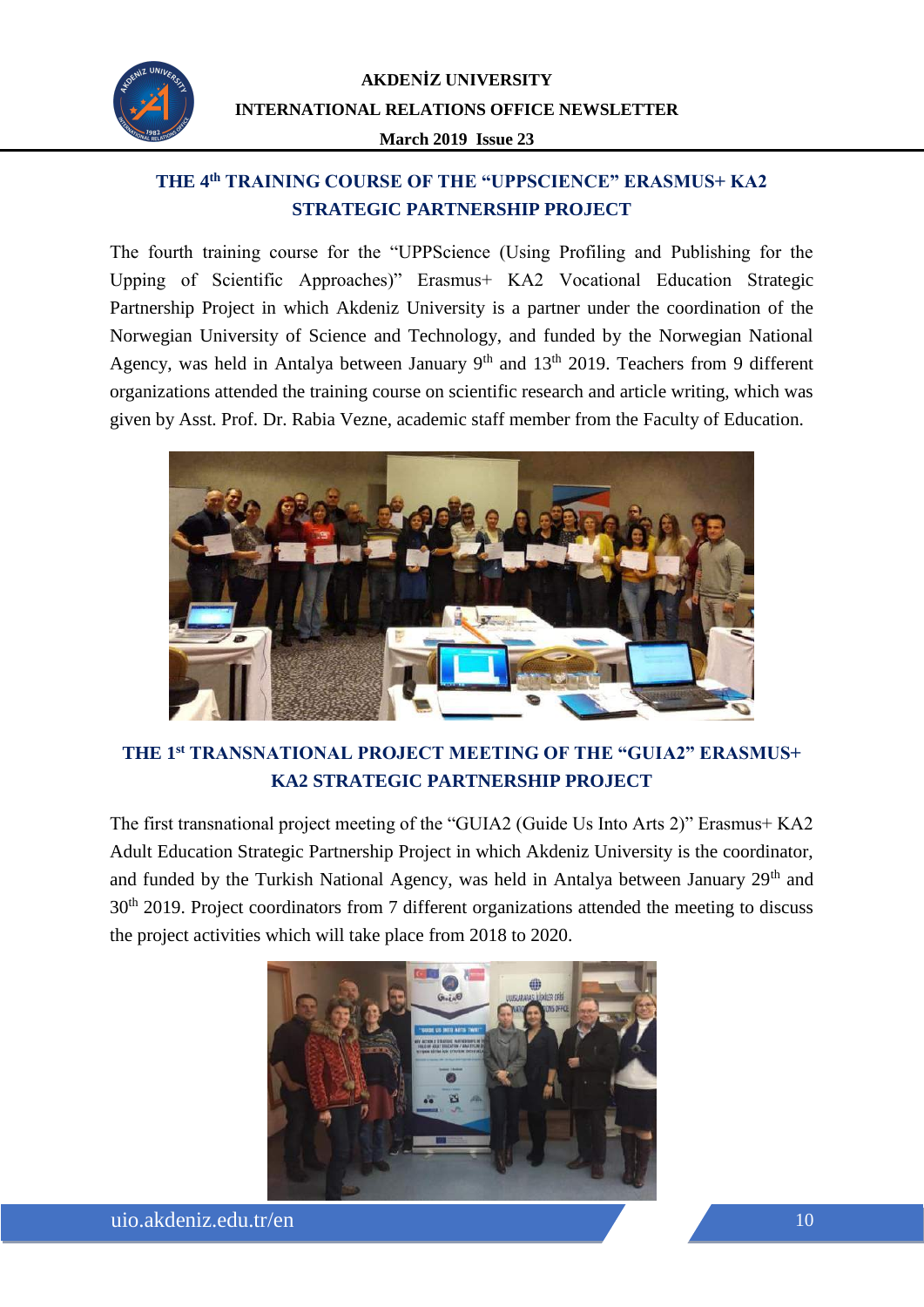

# **THE 1st WORKSHOP OF THE "THEATRE PITCHING FOR EMPLOYMENT" ERASMUS+ KA2 STRATEGIC PARTNERSHIP PROJECT**

The first workshop of the "Theatre Pitching for Employment" Erasmus+ KA2 Adult Education Strategic Partnership Project in which Akdeniz University is a partner, and funded by the Croatian National Agency, was held in Krakow in Poland between March 11<sup>th</sup> and 15<sup>th</sup> 2019. Participants from 7 partner organizations worked on how to connect the local method for working with marginalised groups with drama skills and presentation "pitching" method, in order to develop their presentation skills and to offer their idea - a sort of a solution for low employability of marginalised groups in the local community. At the end of the workshop, the participants presented their ideas, which were made by connecting collaborative poetry writing, educational theatre and "pitching". The workshop was attended by Prof. Dr. Binnur Genç İlter, Advisor to the Rector, Asst. Prof. Dr. Rabia Vezne, EU Projects Coordinator and Ayça Altay, International Cooperation Coordinator from the IRO, as well as international project participants.



#### **NEWS FROM THE IRO**



H. Nuran Caner, an English teacher in the Akdeniz University Antalya State Conservatory, has been appointed as the Erasmus+ Programme Institutional Coordinator. We would like to wish her success in her new appointment.